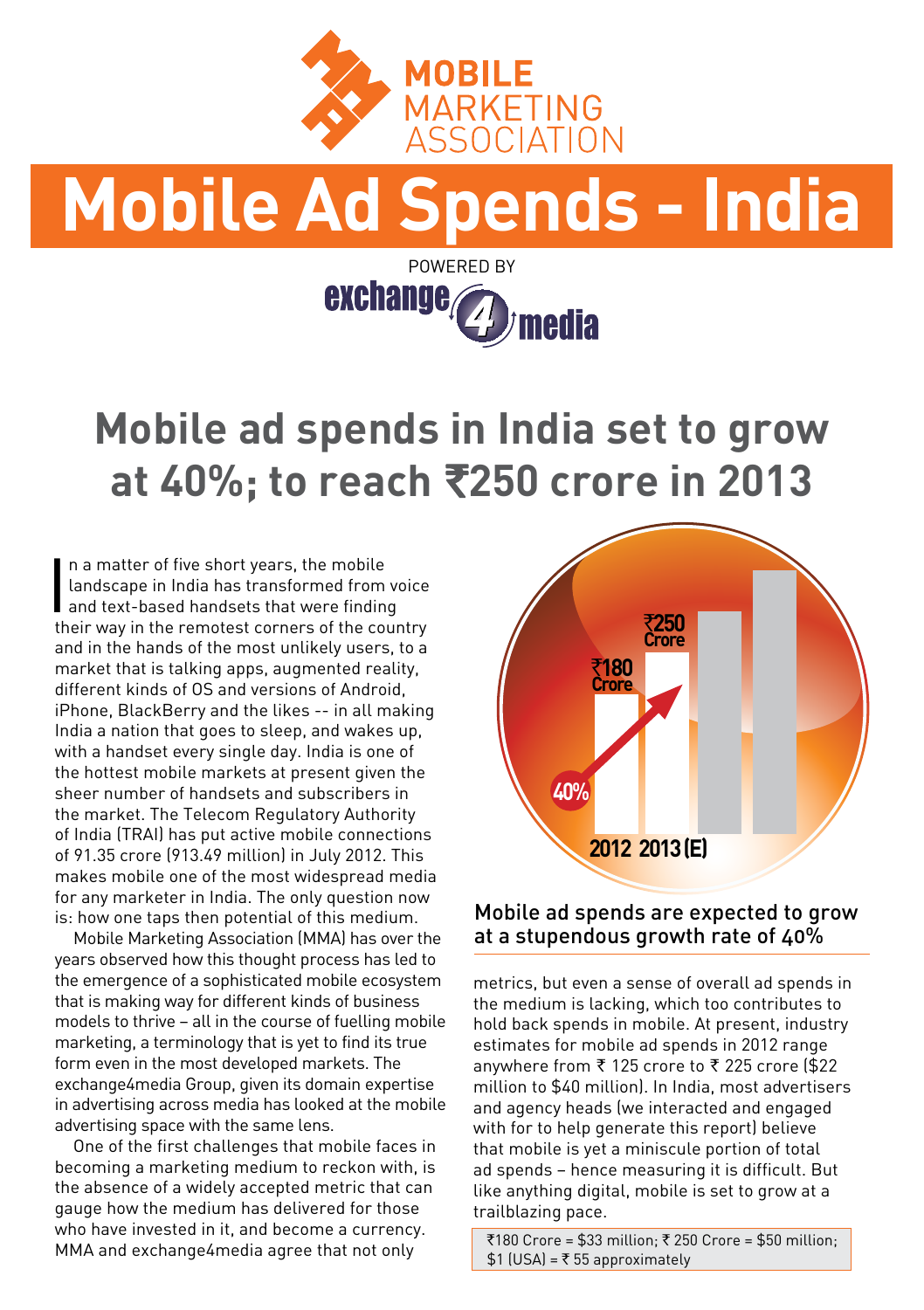## **Mobile Marketing Association (MMA), powered by exchange4media, Mobile Ad Spend Figure:** ` **180 crore in 2012**

According to various forecasts and firsthand observation of spends in the digital domain, the overall digital ad spends in India at present pegged in the vicinity of  $\bar{x}$  1,800 crore -  $\bar{x}$  1,900 crore (\$327 million - \$345 million). The reasons for this is that for many large advertisers, digital still is 10 per cent to 25 per cent of their overall ad budgets in India, given that traditional media still continues to deliver – most importantly,



lobile phones have gone beyond delivering voice communications. This provides monetization opportunities for operators,

partners and app developers – who help us reach a wide base

**Viral Oza |** Marketing Director, Nokia

there are measurement metrics for these media making it easier for a marketer to bet on TV, print, radio and so on. Many advertisers are yet not exploring the medium at all bringing the overall digital spends in India at 5-7 per cent of the overall advertising pie in India, which is pegged at ₹ 27,000 crore - ₹ 28,000 crore (\$5 billion - \$5.1 billion) according industry estimates.

Of the overall digital pie, a significant portion is consumed by search and display verticals. In a manner of speaking both are older verticals that have over the years seen companies such as Google and Yahoo truly develop and build the verticals. The younger kids on the block are Social and Mobile, which also at present command a smaller share of the genre.

MMA and exchange4media conversations with industry leaders including brands and agencies indicate that mobile advertising is 10 per cent of overall digital advertising spends in India. Given the overall digital pie, mobile advertising will be in the vicinity of  $\bar{\tau}$  180 crore (\$33 million). MMA believes that there are more than 12 crore (120 million) mobile internet users in India.

Havas Media's APAC CEO, Vishnu Mohan observed that much of the adoption of the space has taken place in the last year or so. People are realistically getting to see the value of mobile only now.

But it is the percentage growth of mobile that makes all the difference. MMA and exchange4media numbers show that mobile advertising is expected to grow at 40 per cent this year. There are various reasons attributed to this, and just about all industry stakeholders reiterate that 2013 would take mobile medium a strong step forward.

Ashish Bhasin, Chairman and CEO, Aegis Media South Asia explained that not only in India, but globally, mobile has been a tough medium to monetise. Marketers are bullish on the medium but they are not putting money on the table yet, and so the spends are still much lower than what can be expected from a medium as widespread and highly used as mobile. But this scenario is set to change and mobile will see a greater than 40 per cent growth next year."

## **Where will the growth come from?**

The first point about mobile is that it would no longer remain a subset to digital. The growth in digital media has been fuelled by display and search, and both of these verticals are finding their 'mobi' versions already. In fact, the three legs that would push mobile advertising in 2013 would be Display, Search and SMS. Marketers already are looking at mobile advertising as a viable tool of reaching out to the audience, making traditional measurement metrics like CPA, CPC, CPM, CPT redundant.

MMA and exchange4media numbers also show that search and SMS (measured and opt-in)

On one hand,<br> **O**mobile gives the opportunity for massive scale and on the other hand, it has the ability to target down to the individual, who is right for your brand

**Mohit Beotra |** Head, Emerging Business, Airtel

are already the largest contributors to mobile advertising spends in India, and will play a vital role in taking the medium's ad spends to greater than  $\bar{\tau}$  250 crore (\$50 million) in 2013. They allow targeted advertising, which for most marketers is the ideal situation where no advertising dollar is ever wasted.

However, with the government getting strict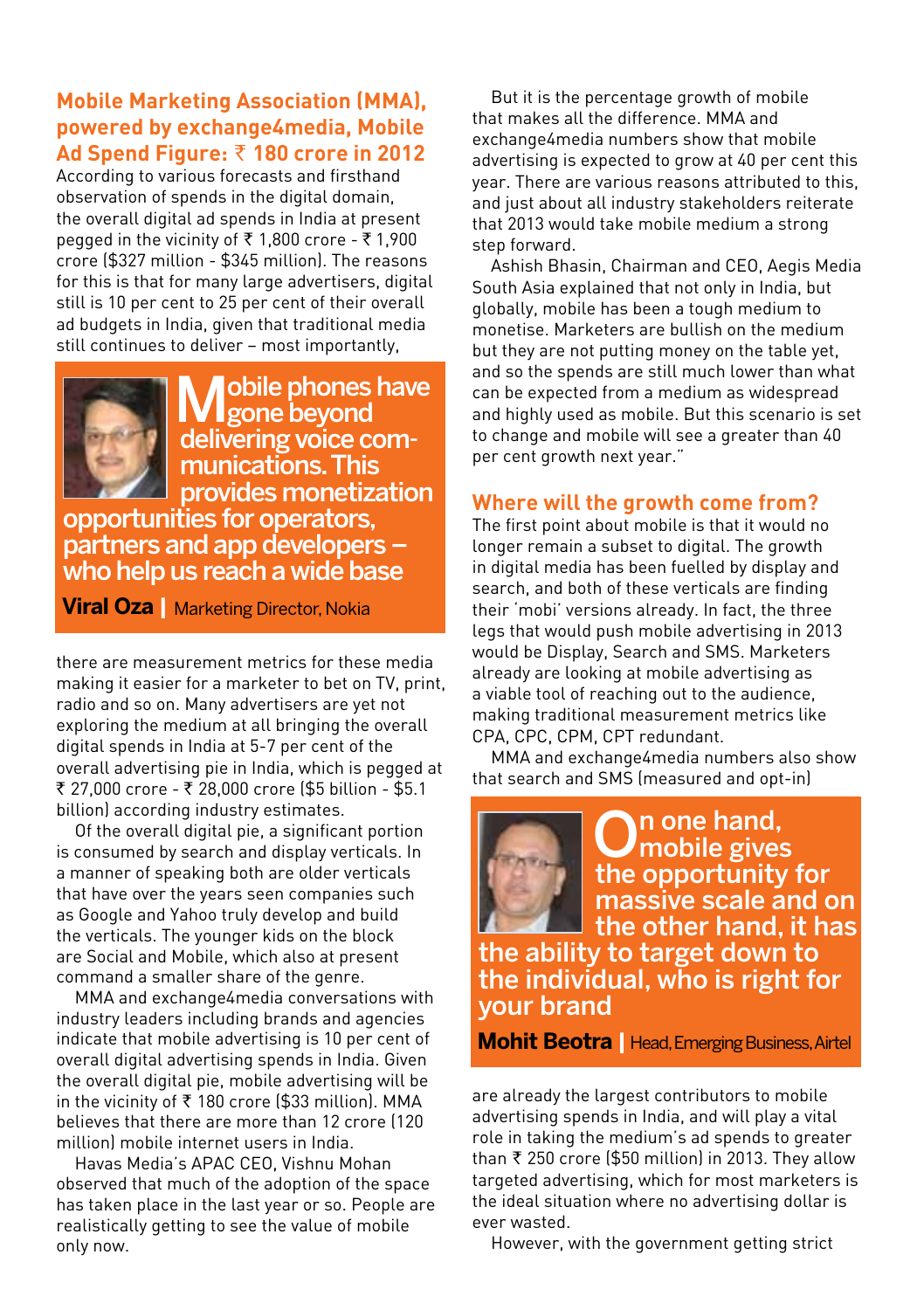with DND (Do Not Disturb), SMS marketing is now becoming more relevant and consumer opt in policy would help drive the right level of engagement aided with usage of end of call notification as a messaging point.

Shashi Sinha, CEO, Lodestar UM pointed out that the power of mobile would be seen in what lies ahead, especially in a market like India.

The evolving infrastructure in India is the



Growth of ad<br>
Spends, and the constant evolution of mobile, will make it a standalone medium that will act as a connecting

tissue for traditional media **Rohit Dadwal |** MD, Mobile Marketing Association APAC

second point that will bring a drastic growth to mobile. First on this list is the availability of cheaper smart-phones. According to Nielsen, in 2012, smart-phones already were nine per cent of overall handsets in urban India and even in tier-two markets, smart-phone penetration was at a healthy 6 per cent. As more Indian players join the handset and tablet manufacturing race and the competition in that sector thickens, smartphones and tablets that are already available for anywhere between ₹ 2,000 to ₹ 30,000 (\$36 to \$545) will drop even further. Sellers will also find more ways on making these easily available to the growing youth population in India, which at present forms the largest quorum of the Indian consumer demographics. The second contributor to this would be wider prevalence of 3G and the advent of 4G. The rates of 3G are already being rationalised in India and are coming down to price-points that would make it more widely used.

Internet surfing on mobile devices would become common play once these dynamics kick in and mobile would become a full-blown media in its own right, with its own subsets by then.

The emergence of the SoLoMo (social, local and mobility) will be third vital point towards the growth of mobile. No other medium would have the ability to bring this triumvirate together in this fashion. The power this gives to a marketer to not only communicate a relevant message in the right context at the right time but also eventually drive the consumer into action.

### **Transitioning to Mobile Marketing**

'The year of the mobile is here' - the statement has been made too many times and every year, the question is posed again – when would the year of mobile finally be seen? Many markets are already seeing the first traces of it but their own admission mobile advertising in India is at best in exploratory mode.

The Indian industry is in the first chapter of the mobile marketing book. But when advertisers as different as Nike, Max Life Insurance and McDonald's in India begin using technologies such as augmented reality to connect for a new brand or launch apps that makes it easier for the consumers to interact with the brands, then you know, that the time of mobile marketing, and not just mobile advertising is indeed already here. Mobile advertising will soon be a leg of mobile marketing in India that, courtesy the intense work of the service providers and the burgeoning players of the mobile ecosystem in India, will see many facets including value added services, promotions on mobile, apps as a medium in itself and much, much more. So it is no longer the year of mobile, but a "decade of mobile marketing and advertising" dawns upon us.

Vishnu Mohan remarked, "What efforts of the

It is not enough to<br>liust mobile optimize t is not enough to your website. The medium needs to independently deliver a brand experience and going forward an opportunity to do a mobile brand campaign **Rameet Arora** | Senior Director, McDonald's **Notain** 

MMA and exchange4media can do in form of the mobile awards is to showcase the value of the medium in isolation and not in appendage. It shows what people who have invested in it have achieved from the medium on its own, and there are quite a few good examples to share from already.'

The MMA, powered by exchange4media, mobile ad spends in India figures is based on extensive research including the body of mobile advertising work seen in the market, the spends of large advertisers on the medium, spend numbers of top media agencies, numbers from service providers and reference conversations with other prominent mobile players.  $\blacksquare$